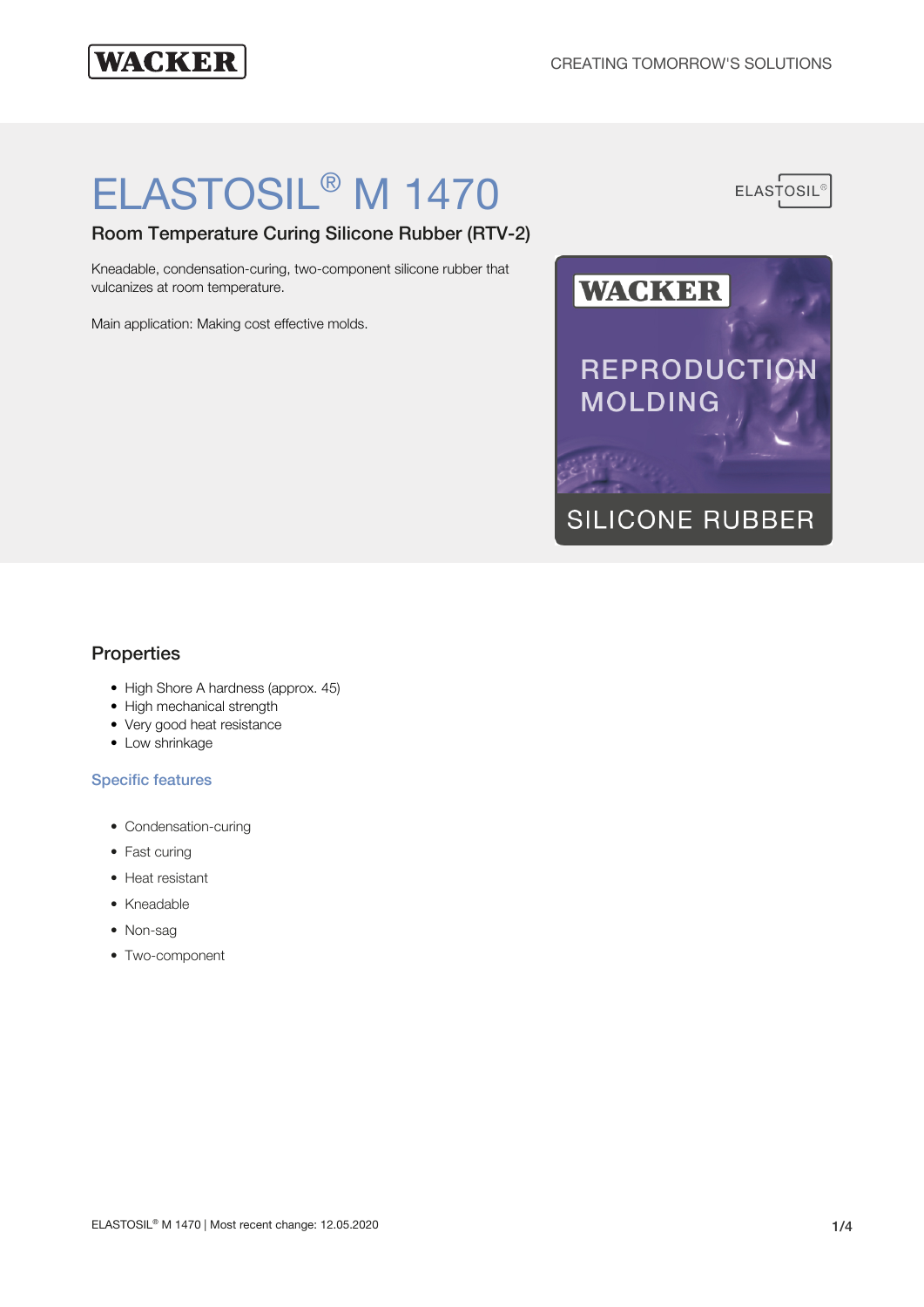# Technical data

#### Properties Uncured

| Property    | Condition                | Value                          | Method                   |
|-------------|--------------------------|--------------------------------|--------------------------|
| Color       | $\overline{\phantom{a}}$ | light gray                     | $\overline{\phantom{a}}$ |
| Consistency | $\overline{\phantom{a}}$ | pasty, stiff                   | $\overline{\phantom{a}}$ |
| Density     | 20 °C   1013 hPa         | approx. 1.28 g/cm <sup>3</sup> | <b>DIN 53217</b>         |

These figures are only intended as a guide and should not be used in preparing specifications.

#### **Catalyzed**

#### Catalyzed with 2 wt % Catalyst Paste T 40, after 4 days at 23 °C / 50 % rel. humidity

| Property | Condition | Value | Method                   |
|----------|-----------|-------|--------------------------|
| Color    | $\sim$    | pink  | $\overline{\phantom{a}}$ |

These figures are only intended as a guide and should not be used in preparing specifications.

#### Properties Cured

| Property            | Condition                | Value           | Method                   |
|---------------------|--------------------------|-----------------|--------------------------|
| Density in water    | 23 °C                    | 1.28 $g/cm^{3}$ | <b>ISO 2781</b>          |
| Hardness Shore A    | $\overline{\phantom{a}}$ | 45              | <b>ISO 868</b>           |
| Tensile strength    | $\overline{\phantom{a}}$ | 4.5 $N/mm2$     | <b>ISO 37</b>            |
| Elongation at break | $\overline{\phantom{a}}$ | 230 %           | <b>ISO 37</b>            |
| Linear shrinkage    | $\overline{\phantom{a}}$ | 0.2%            | $\overline{\phantom{a}}$ |
| Tear strength       |                          | $>10$ N/mm      | ASTM D 624 B             |

These figures are only intended as a guide and should not be used in preparing specifications.

All the information provided is in accordance with the present state of our knowledge. Nonetheless, we disclaim any warranty or liability whatsoever and reserve the right, at any time, to effect technical alterations. The information provided, as well as the product's fitness for an intended application, should be checked by the buyer in preliminary trials.<br>Contractual terms and conditions always t

# Applications

• Reproduction Molding for Foundry, Arts and Handicrafts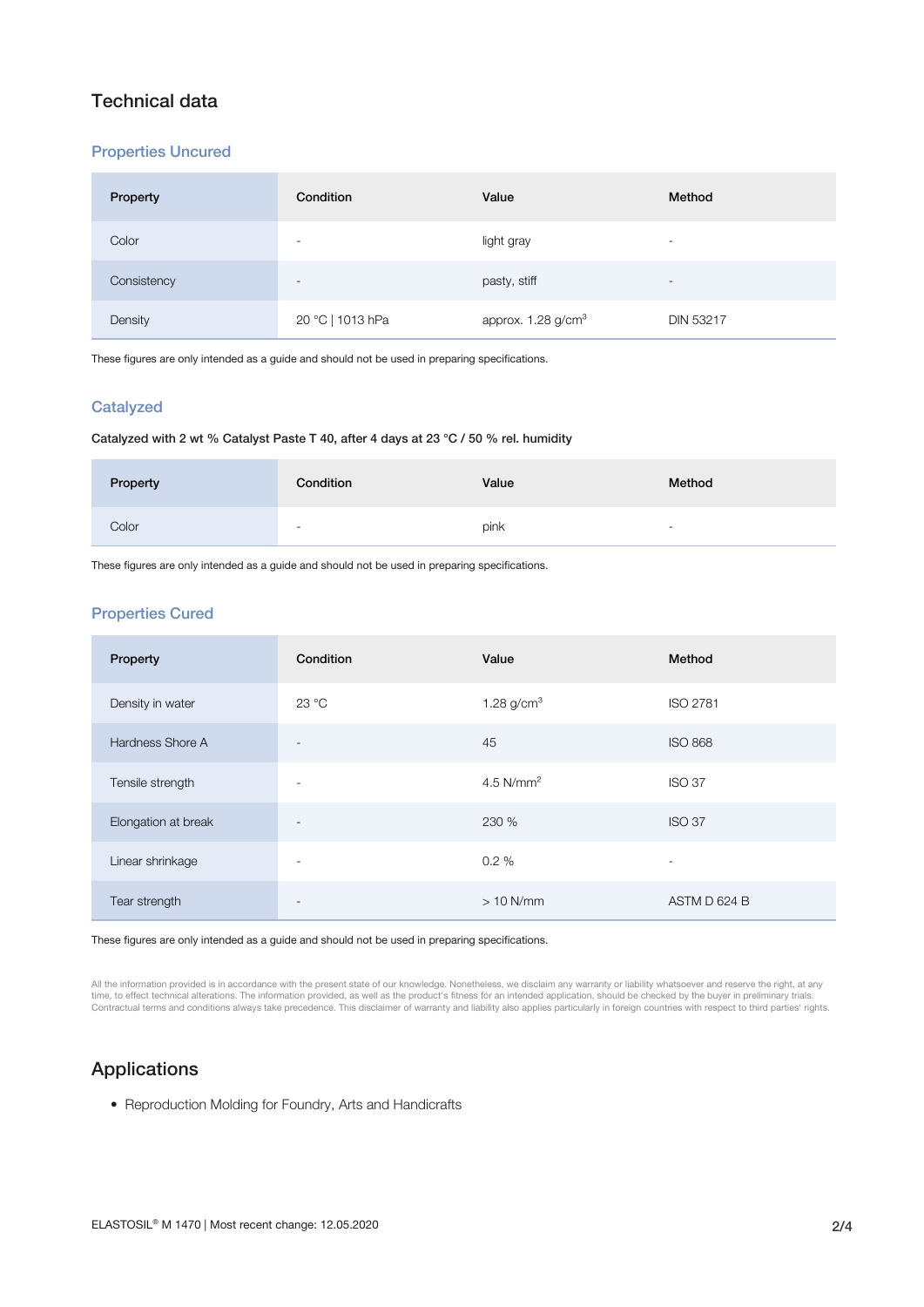# Application details

Being a kneadable grade that produces vulcanizates with high hardness and mechanical strength, ELASTOSIL® M 1470 is particularly suitable as an impression material, i. e., for molding models with only a slightly structured surface or for small models with no or only minor undercuts by either impressing a slab of catalyzed rubber onto the model surface or pressing the model into the surface of the rubber slab.

Molds made of ELASTOSIL® M 1470 can be used with all common reproduction materials.

# **Processing**

ELASTOSIL<sup>®</sup> M 1470 is cured by adding Catalyst Paste T 40.

Comprehensive instructions are given in our leaflet "ELASTOSIL® -PROCESSING RTV-2 SILICONE RUBBERS".

| Catalyst<br>Paste T 40 | Pot life,<br>approx.<br>[min] | Curing time (tack-free),<br>approx. [h] |
|------------------------|-------------------------------|-----------------------------------------|
| 2%                     | 70                            | $4 - 5$                                 |
| 3 %                    | 50                            | $3 - 4$                                 |
| 5%                     | 2Ω                            | $1 - 2$                                 |

Detailed information on other mold-making compounds in the ELASTOSIL ® M range is contained in our brochure "ELASTOSIL® M. Mold-Making Compounds For Maximum Precision".

The pot life is the period of time at 23 °C / 50 % rel. humidity during which the catalyzed mix can be applied.

## Packaging and storage

#### **Storage**

The 'Best use before end' date of each batch is shown on the product label.

Storage beyond the date specified on the label does not necessarily mean that the product is no longer usable. In this case however, the properties required for the intended use must be checked for quality assurance reasons.

### Safety notes

Being a condensation-curing silicone rubber, ELASTOSIL® M 1470 contains only constituents that over many years have proved to be neither toxic nor aggressive. Special handling precautions are therefore not required, i.e., only the general industrial hygiene regulations apply.

Catalyst Paste T 40 contains a tetraorganotin compound, is flammable and may cause irritation in contact with the eyes and skin. Adequate protective measures are required.

Comprehensive instructions are given in the corresponding Material Safety Data Sheets. They are available on request from WACKER subsidiaries or may be printed via WACKER web site http://www.wacker.com.